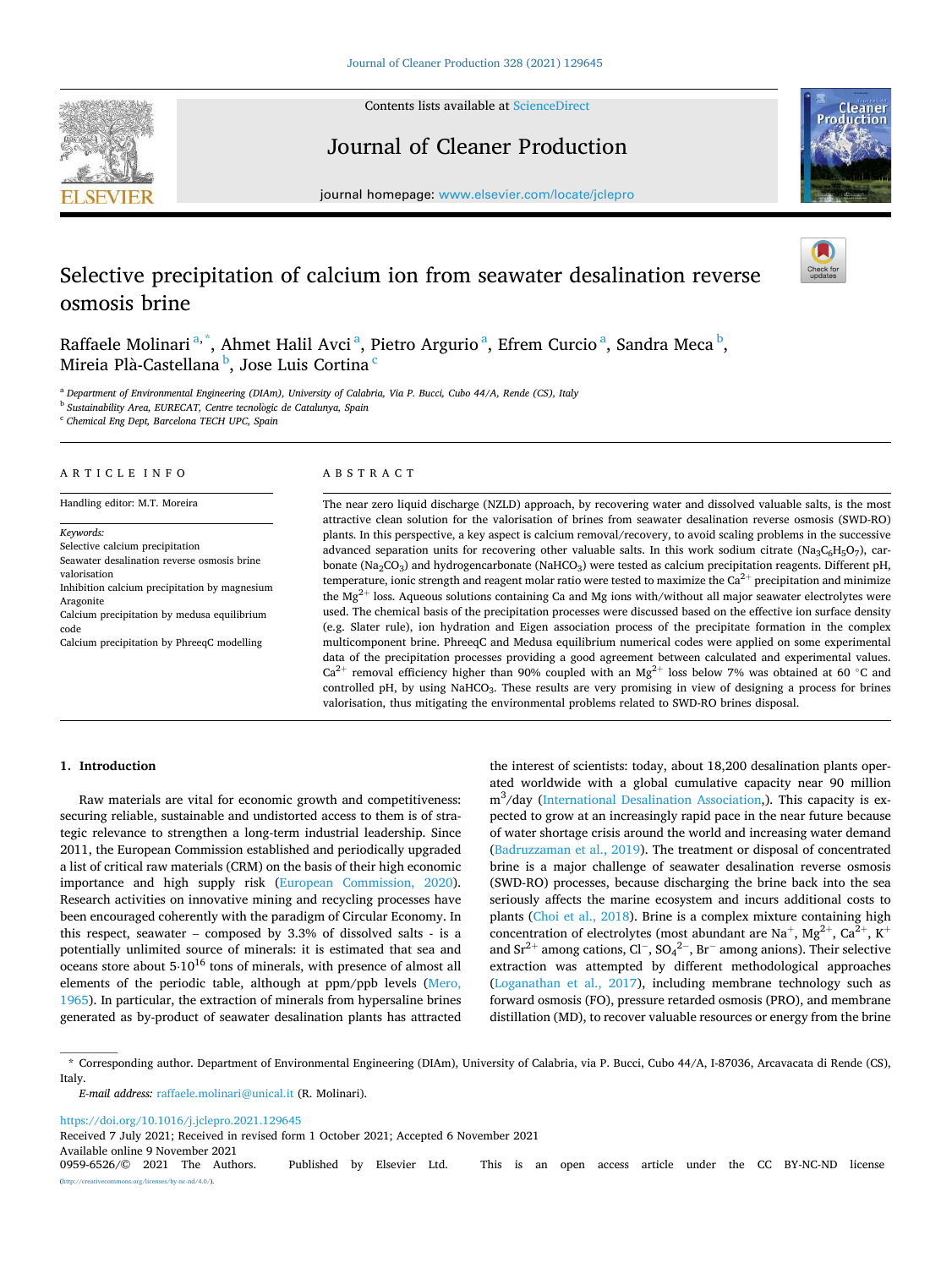<span id="page-1-0"></span>while producing water [\(Bouchrit et al., 2015; Martinetti et al., 2009](#page-9-0)). When implementing a technological platform for brine pre-concentration and subsequent extraction of valuable minerals, the removal of calcium is usually recognized as a priority in upstream section. This is due to the critical inorganic fouling issue – properly referred to as "scaling" - related to the precipitation of sparingly Ca-soluble salts such as CaCO<sub>3</sub>(s) and CaSO<sub>4</sub> 2H<sub>2</sub>O ([Antony et al., 2011](#page-9-0); Quist-Jensen [et al., 2016; Giwa et al., 2017](#page-9-0)).

Some papers in the scientific literature are dedicated to the specific problem of calcium removal from seawater desalination brines and are described in the following. Reactive precipitation tests, carried out on seawater nanofiltration retentate with  $NaHCO<sub>3</sub>/Na<sub>2</sub>CO<sub>3</sub>$  resulted in a reduction of  $\rm Ca^{2+}$  ions of 56 and 89% for initial pH values of 9 and 9.9, respectively; in addition, incorporation of  $MgCO<sub>3</sub>$  in the overgrowths with extent between 8 and 10 mol % was observed [\(Drioli et al., 2004](#page-9-0)). [Sorour et al. \(2015\)](#page-9-0) proposed a combined precipitation/chelation process for selective separation of Ca and Mg from SWD-RO brine; first stage of reactive precipitation by  $Na<sub>2</sub>CO<sub>3</sub>$  at pH 9.2 resulted in a 93.2% Ca removal as  $CaCO<sub>3</sub>(s)$ , while second stage of reactive precipitation by NaOH at pH 12 led to 74% Mg recovery as  $Mg(OH)<sub>2</sub>(s)$ . The decalcified filtrate of the second precipitation stage was further processed for almost complete removal of Mg using EGTA, DTPA and HEDTA as chelating compounds [\(Sorour et al., 2016](#page-9-0)).

According to [Natasha and Lalasari \(2017\),](#page-9-0) precipitation tests with oxalic acid on desalination brine (total dissolved salts  $\sim$ 96 g/L) resulted, in the best condition (40 ml of  $C_2H_2O_4$  (100 g/L) added to 50 ml of brine), in about 98% calcium removal. Bubbling  $CO<sub>2</sub>(g)$  into SWD-RO brine from an initial pH of 10.5 until reaching a final value of 8, [Bang](#page-9-0)  [et al. \(2017\)](#page-9-0) observed a decrease of  $Ca^{2+}$  concentration from 714 to tens of mg/L (prevalently precipitated as calcite), while  $Mg^{2+}$  concentration was reduced by about 20%; this procedure, cycled five times, finally led to 86% precipitation of hydromagnesite. This approach is very promising in terms of environmental sustainability, giving the possibility of achieving fixation of CO<sub>2</sub>(g) using Ca<sup>+2</sup> and Mg<sup>+2</sup> ions. On this aspect, [Wang et al. \(2011\)](#page-9-0) evidenced that by adequately adjusting pH and CO<sub>2</sub> partial pressure it is possible to precipitate over 90% of the  $Ca^{2+}$  and  $Mg^{2+}$  ions contained in seawater in the forms of MgCO<sub>3</sub> and dolomite [MgCa(CO<sub>3</sub>)<sub>2(s)</sub>] with an acceptable process kinetics. Since each m<sup>3</sup> of natural seawater could fix about 2.65 kg of  $CO<sub>2</sub>$ , and that the potential of concentrated seawater is 2–3 times this value, it can be observed that even if the annual  $CO<sub>2</sub>$  emissions of the entire world were captured in this way, the concentration of Ca and Mg ions in natural seawater would change at only the part-per-million scale, giving a negligible ecological effect.

An important aspect to be considered when removing calcium from SWD-RO brine is process selectivity. In particular, the  $Mg^{2+}$  ion has an important effect on the scale formation in terms of kinetics, morphology, and Mg/Ca ratio in the precipitate. It was evidenced that the  $Mg^{2+}$  ion adsorbs onto the deposited crystals and the ratio of  $Mg^{2+}$  in the precipitate is proportional to the ratio of Mg/Ca in the scaling water ([Chen](#page-9-0)  [et al., 2006\)](#page-9-0). This trend was previously observed by [Zhang and Dawe](#page-9-0)  [\(2000\).](#page-9-0) Their results showed that the calcite growth rate is reduced by the presence of  $\mathrm{Mg^{2+}}$  , and it decreased by increasing Mg/Ca ratio in the supersaturated solution. The authors proposed that  $Mg^{2+}$ , being incorporated into the original calcite seed surfaces, inhibited calcite growth by developing new crystal surfaces. Besides, in the case of CaSO4 crystal formation and precipitation, it was also found that the presence of  $Mg^{2+}$ reduced the  $Ca^{2+}$  removal efficiency because of the stronger electronegativity of  $Mg^{2+}$  when compared to that of Ca<sup>2+</sup> ([Choi et al., 2018\)](#page-9-0).

In pursuing the strategy of valorising desalination waste, further investigations are necessary in order to fill the knowledge gap existing in the scientific literature. In this work, sodium citrate ( $\text{Na}_3\text{C}_6\text{H}_5\text{O}_7$ ), sodium carbonate (Na<sub>2</sub>CO<sub>3</sub>) and sodium bicarbonate (NaHCO<sub>3</sub>) were tested as precipitant agents for the selective removal of calcium from SWD-RO brines. With the aim to reduce the loss of magnesium due to coprecipitation (the second most abundant cation in seawater),

experiments were carried out at different pH, temperature, ionic strength and reagent molar ratio. Chemical speciation of Ca and Mg precipitation, by using PhreqC-Pitzer and Medusa equilibrium calculation tools, has been carried out and correlated with the experimental data. Overall, these novel results contribute to the development of a sequential approach for the extraction of salts dissolved in rejected brine.

# **2. Theoretical aspects on Ca(II)/Mg(II) precipitation in SWRO brines**

Reduction of the Ca(II) content from SWD-RO brines was postulated by using two routes with two different precipitating anions: i) citrate  $(C_6H_5O_7^{3-}$ , Cit<sup>3-</sup>) and ii) carbonate by using Na-Citrate, NaHCO<sub>3</sub> and  $Na<sub>2</sub>CO<sub>3</sub>$  solutions respectively. Various parameters as pH, temperature, ionic strength and reagent molar ratio on the Ca and Mg selective precipitation, were theoretically studied preliminarily. SWD-RO brine is a complex mixture of many strong electrolytes with concentration values of the main ions between  $10^{-3}$ –1 M. Considering the unitary activity coefficients, the activity becomes equal to molality but this one can be substituted by the molar concentration. Indeed, for the synthetic brine composition used in this work (foreseen density 1.050–1.060 kg/L), the calculated molalities were a little higher than the corresponding molar values with the highest value within  $+2\%$ , thus brine can be considered a low concentrated solution and the molar concentrations (mol/L solution) will be considered along the work.

## *2.1. pH dependence of Ca(II) and Mg(II) precipitation with citrate and carbonate ions*

The pH plays an important role, as it can be seen in the following, summarizing the more relevant species affecting the Ca(II) and Mg(II) precipitation reactions and the equilibrium constants associated (omitting H<sub>2</sub>O and H<sub>3</sub>O<sup>+</sup> for simplicity) at 298 K:

| $H_3Cit \leq H_2Cit + H^+ log K_{c1} = -3.13$ |  |
|-----------------------------------------------|--|
|-----------------------------------------------|--|

$$
H_2Cit^- \leq HCit^2 + H^+ \log K_{c2} = -4.76
$$
 (2)

 $H\text{Cit}^2 \leq \text{Cit}^3 + H^+ \log K_{c3} = -6.40$  (3)

$$
H_2CO_3 \leftrightarrows HCO_3^- + H^+ \log K_{a1} = -6.35\tag{4}
$$

$$
HCO_3^- \leftrightarrows CO_3^{2-+}H^+ \log K_{a2} = -10.33\tag{5}
$$

Both anions Cit<sup>3</sup>- and CO<sub>3</sub><sup>2-</sup> are forming Ca(II) and Mg(II) complexes according to reactions (6) to (15):

$$
Ca^{2+} + CO_3^{2-} \leq CaCO_3(aq) \log K_1 = -7.1
$$
 (6)

$$
Mg^{2+} + CO_3^{2-} \leq MgCO_3(aq) \log K_2 = -7.4
$$
 (7)

$$
\text{Ca}^{2+} + \text{HCO}_3 \text{= } \text{G} + \text{C}_3 + \log K_3 = 1.1\tag{8}
$$

$$
Mg^{2+} + HCO_3 \rightharpoonup HgHCO_3^+ \log K_4 = 1.1
$$
\n(9)

$$
Ca^{2+} + Ci^{3-} \le CaCit \cdot logK_5 = 4.87
$$
 (10)

$$
Ca^{2+} + H^+ + Cit^{3-} \leq HCaCit \log K_6 = 9.3
$$
 (11)

$$
Ca^{2+} + 2H^{+} + Ci^{3-} \leq H_2CaCi^{+} \log K_7 = 9.3
$$
 (12)

$$
Mg^{2+} + \text{Cit}^3 \le Mg\text{Cit-}\log K_8 = 4.89\tag{13}
$$

$$
Mg^{2+} + H^+ + Cit^{3-} \le HMgCit \log K_9 = 8.9
$$
 (14)

$$
Mg^{2+} + 2H^{+} + Ci^{2-} \le H_2MgCi^{+} \log K_{10} = 12.3
$$
 (15)

Both anions Cit<sup>3</sup>- and  $CO_3^2$ <sup>-</sup> are forming Ca(II)-precipitates according to reactions (16) and (17), respectively:

$$
Ca_3Cit_2(s) \le 3 Ca^{2+} + 2 Ci t^{3-} \log K_{soc} = -17.8
$$
 (16)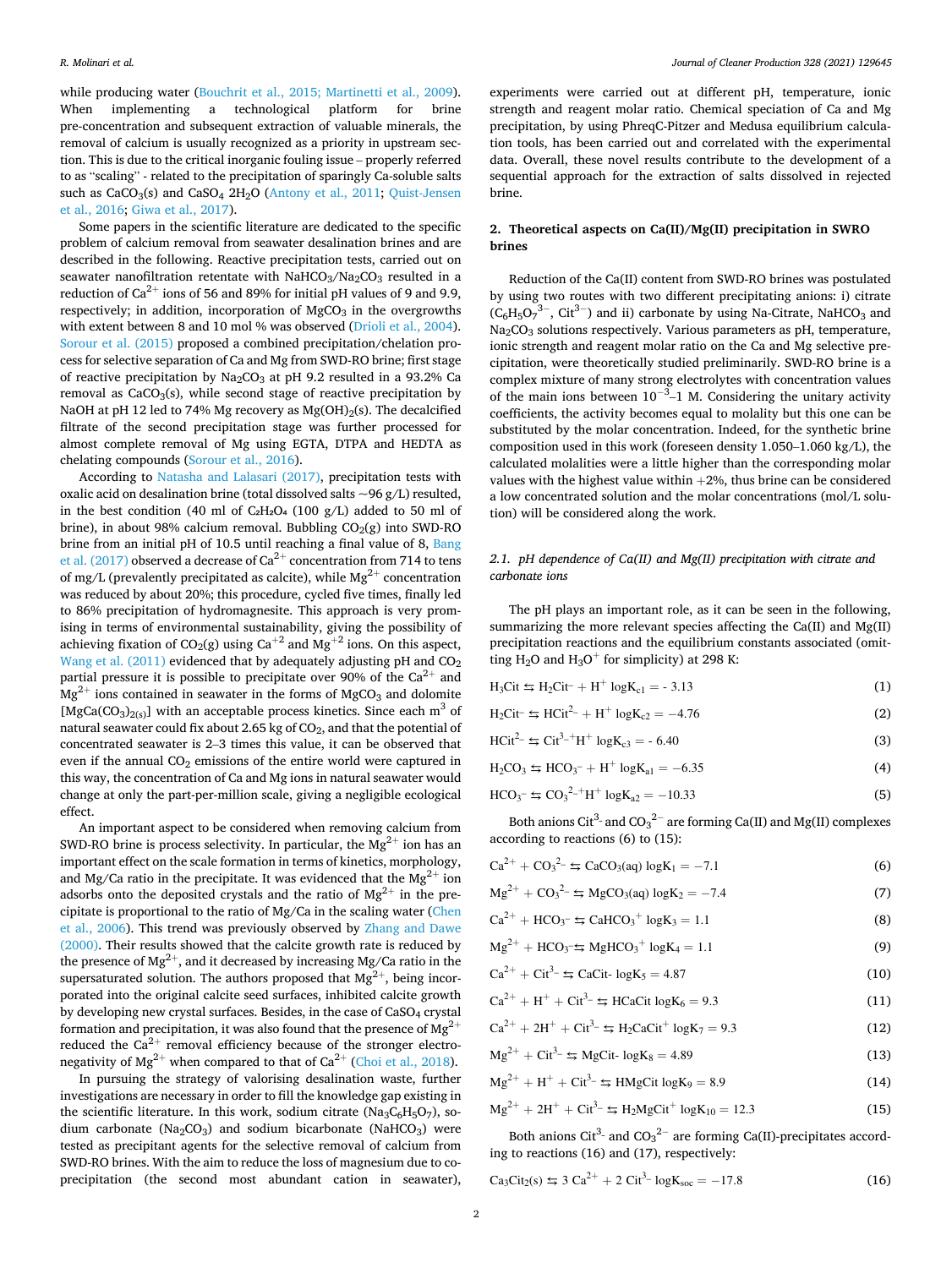$$
CaCO3(s) \leq Ca2+ + CO32 - logKso = -8.4
$$
 (17)

The review of the geochemical databases does not report the formation of  $Mg_3Cit_2(s)$  but it could be expected the formation of  $MgCO<sub>3</sub>(s)$ . However it has been widely reported in the literature that the formation of MgCO<sub>3</sub>(s) ( $pK_{s0} = 8.2$ ) in brines with high Ca(II) content is inhibited, although it is a more stable phase than  $CaCO<sub>3</sub>(s)$  minerals as calcite, aragonite or vaterite. For Ca-Citrate the formation mechanism is quite complicated due to complex ions and weak acid forms of citric acid in the solution ([Vavrusova et al., 2017](#page-9-0)). However, above pH 7, complete citric acid dissociation occurs which reacts with Ca according to equilibrium (16).

To take into account the solution chemistry, both precipitation reactions were theoretically studied as function of pH to determine the more suitable conditions to evaluate the precipitation of both Ca(II) salts:  $Ca<sub>3</sub>Cit<sub>2</sub>(s)$  and  $CaCO<sub>3</sub>(s)$ . A speciation analysis was performed with the modelling software Hydra/Medusa (I. Puigdomenech, Chemical equilibrium software, Hydra/Medusa (2001)) and PHREEQC ([USGS,](#page-9-0)  [2017\)](#page-9-0) codes and the results are described in Fig. 1.

As it is shown, the precipitation of  $\text{Ca}_3\text{Cit}_2(s)$  is favoured at natural pH values of the brines, contrary the precipitation of CaCO<sub>3</sub>(s) occurs at pH values above, while the solubility of the precipitates decreases with increasing the solution pH. In both cases the acid-base properties of the precipitating anion could be used to control the crystal growth and, in the case of formation of calcium carbonate, it will be controlled by the ratio HCO<sub>3</sub>-/CO<sub>3</sub><sup>2</sup>- by adjusting the pH of the solution. For CaCO<sub>3</sub>(s) it should be mentioned (although modelling data are not shown) that at pH values higher than 9.3 Mg(II) starts precipitating as brucite.

#### *2.2. Dependence of precipitation reactions on temperature*

The dependence of precipitate solubility from temperature is linked to the dependence of the equilibrium constant from temperature through the van't Hoff equation where the reaction enthalpy is related to the equilibrium (solid solute)  $\leq$  (solute in the saturated solution) which is influenced by the solute-solute interaction in the concentrate solution. In the case of low soluble salts, the limit solution enthalpy (which is the enthalpy variation to form a very diluted solution, where the solutesolute interactions are negligible) can be used in the van't Hoff equation. For CaCO<sub>3</sub>(s) and MgCO<sub>3</sub>(s) the limit  $\Delta H_{sol}$  are −13.1 and −25.3 kJ/mol (at  $25^{\circ}$ C), respectively. These values are the difference between the lattice enthalpy and the hydration enthalpy to form a very dilute solution. A negative value means a predominance of the hydration enthalpy, and, in particular, they show that magnesium ion is more hydrated than calcium. For other species that can be formed in the system the  $\Delta H_{sol}$  are: Mg(OH)<sub>2</sub>(s), +2.3 kJ/mol; Mg(SO<sub>4</sub>).7H<sub>2</sub>O(s)

 $-90.9$  kJ/mol; CaSO<sub>4</sub>(s)  $-19.2$  kJ/mol. Considering that a negative  $\Delta H_{sol}$  means exothermic reaction, from the Le Chatelier principle comes a solubility decrease with temperature increase. However, it must be considered that in low concentrated solutions, such as the brine, the solute-solute interactions can be also important so the limit  $\Delta H_{sol}$  values can be only a guide but experiments on the temperature effects must be done.

# *2.3. Dependence of solubility from ionic strength: ion-ion interaction effects*

The ionic strength (I) of the solution ( $I = \frac{1}{2}$ ∑*<sup>n</sup>*  $\sum_{i=1} c_i z_i^2$ , where  $c_i$  and  $z_i$  are the molar concentration and the ion charge of single ions, respectively), influences the solubility. Indeed, increasing the ion concentration the solute-solute interactions increase generating a discontinuity in the electric field so that the attraction among the precipitating ions is obstacled by the other ions and, as a result, the solubility increases.

The ion-ion interactions can be characterized by calculating the effective ion surface density (by Slater rule) [\[Silvestroni, 2020](#page-9-0)], ion hydration and Eigen association process ([Akilan et al., 2006](#page-9-0)) of the precipitate formation in the complex multicomponent brine. The effective ion surface density (EISD =  $EC/4\pi r^2$ ) is the ratio between the effective charge (EC) of an ion and the surface of the hydrated ion  $(4\pi r^2)$ . For  $Mg^{2+}$  EC<sub>Mg2+</sub> = 12 -(0.85  $\times$  8 + 2) = +3.2 and for Ca<sup>2+</sup> EC<sub>Ca2+</sub> = 20  $-(0.85 \times 8 + 10) = +3.2$ , by applying the Slater rule, while the hydrated surfaces (HS) can be calculated knowing for  $Mg^{2+}$  the hydrated radius (4.76 Å) obtaining  $\text{HS}_{\text{Mg}} = 284.6 \text{ Å}^2$ , and for Ca the hydrated radius of 2.95 Å and  $HS_{Ca} = 109.3 \text{ Å}^2$ . So  $EISD_{Mg} = 0.0112 \text{ Å}^{-2}$  and  $EISD_{Ca} =$ 0.0293 Å<sup>−2</sup> which shows that the Ca hydrated ion has a EISD 2.6 times higher than Mg that means higher ability to attract negative ions. The EISD generally increases with temperature increase. For Ca ion the hydration number (HN), which is the average number of water molecules that bound sufficiently strong to the ion and become part of the solute, show a gradual decrease from 12 to 5 in the range of freezing point to 200  $\degree$ C, respectively ([Zavitsas, 2005](#page-9-0)). This means that it does not change too much in the interval 50  $\pm$  20 °C used in the present work (HN values of  $10.25 \pm 0.70$  assuming a linear decrease).

The precipitate formation is a process that can be understood considering the Eigen association process [\(Akilan et al., 2006](#page-9-0)). It foresees that free hydrated ions initially combine to form a double solvent-separated ion pair (2SIP) with their hydration sheaths thought to be essentially intact. This is followed by a sequential loss of water molecules from the coordination shells of the ions to form successively a solvent-shared ionic pair (SSIP) and ultimately a contact ion pair (CIP). This mechanism is thought to be a general description of the association

> **Fig. 1.** Theoretical behaviour of Ca(II) precipitation with pH using the anions citrate (graph a) and carbonate (graph b). (a) Molar fraction for Ca(II) using an excess of citrate/Ca(II) = 5, (b) molar fraction for Ca(II) using an excess of carbonate/Ca(II) = 2. The brine solution used for simulation was the typical composition of a SWRO brine. Boxes included in both figures define the range where precipitation of  $Ca<sub>3</sub>Cit<sub>2</sub>(s)$  and  $CaCO<sub>3</sub>(s)$  is thermodynamically favoured. Equilibrium diagrams were built by using Medusa Equilibrium Code and equilibrium constants are at 298K.

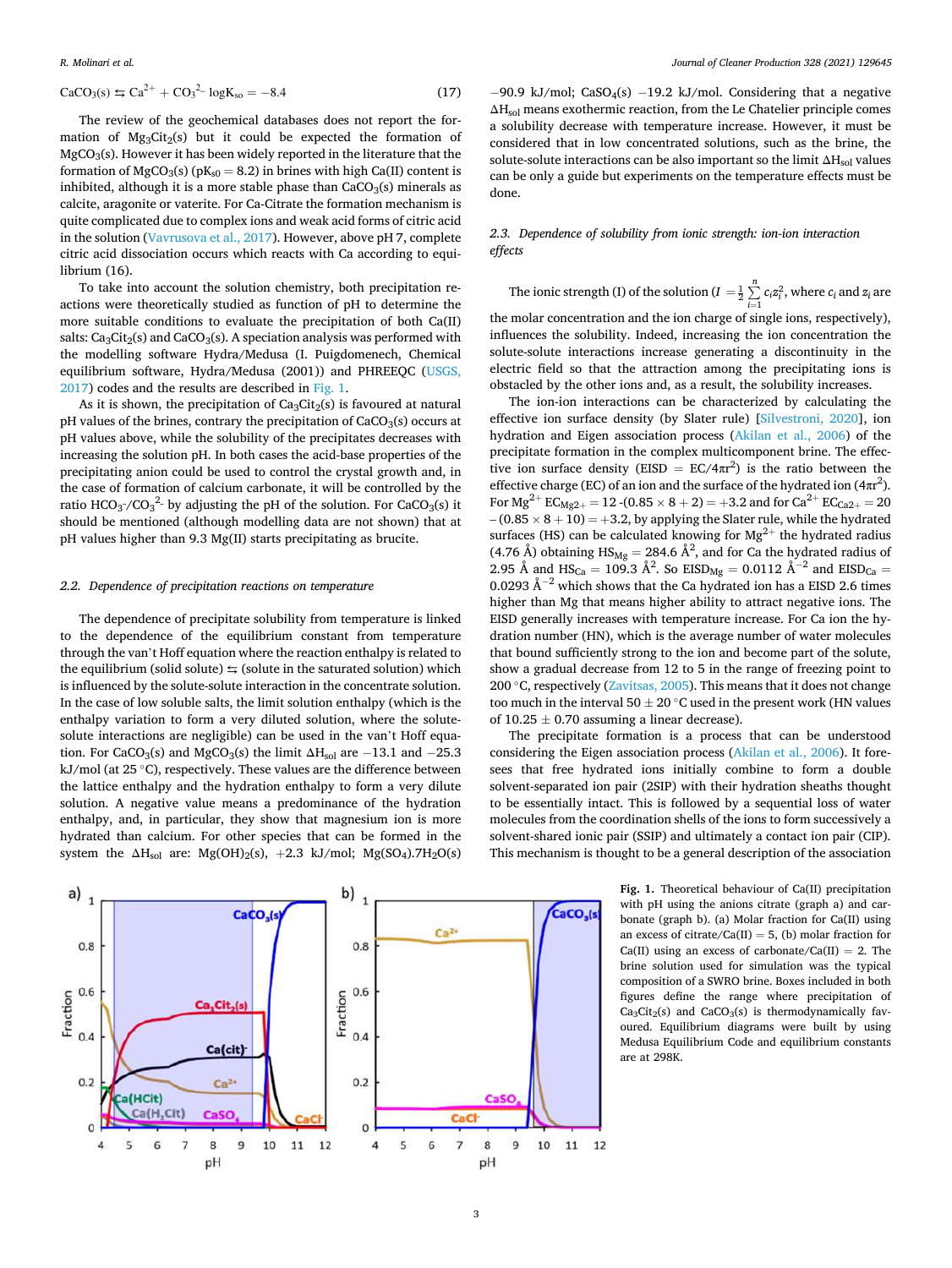<span id="page-3-0"></span>process for all strongly solvated ions in solution that generates a strong ionic bond forming clusters of aggregate particles or a lattice crystal. The number of water molecules in a crystal is generally higher at lower crystallization temperature.

# *2.4. Dependence of Ca(II) and Mg(II) precipitation on the molar ratio of the precipitating reagents*

The reagents molar ratio influences the amount of precipitated Ca through the equilibriums (6) and (7) shifting them from right to left. In the case of  $CaCO<sub>3</sub>$  precipitation (which will be treated more extensively following), the minimum molar ratio is the reaction stoichiometry which is 1, but a little higher ratio CO<sub>3</sub><sup>2−</sup>/Ca<sup>2+</sup> is foreseen depending also on the intensity of ion-ion interactions. In particular, being the moles of  $Mg^{2+}$  in the synthetic brine, about 5 time more than  $Ca^{2+}$ , an inhibition of  $CaCO<sub>3</sub>$  precipitation is expected depending on the competition between the two ions for the  $\mathrm{CO_3}^{2-}$  ion. This competition is also a function of the oversaturation ratio OSR =  $Q_s/K_{s0}$  where  $Q_s$  is the solubility quotient, which is related to the concentration of the precipitating reagent added into the brine, and  $K_{s0}$  is the solubility constant.

#### **3. Materials and methods**

#### *3.1. Reagents*

Various salts were used to prepare synthetic solutions by dissolving them into Milli-Q water: CaCl<sub>2</sub>⋅2H<sub>2</sub>O (RCS grade, from Riedel de Haen), MgCl<sub>2</sub>⋅6H<sub>2</sub>O (>99%, from Panreac), Na<sub>2</sub>SO<sub>4</sub> (ACS grade, from Sigma Aldrich), NaCl (*>*99%, from Sigma Aldrich), KCl (ACS grade, from Sigma Aldrich), NaHCO3 (*>*99%, from Panreac), Na2CO3 (*>*99.5%, from Sigma Aldrich), Na<sub>3</sub>Citr (anhydrous 99%, from Alfa Aesar).

Precipitation tests were designed having as a reference the synthetic brine composition reported in Table 1 where only salts of major ions were considered (SBp).

#### *3.2. Ca(II) stock solutions for citrate precipitation tests*

0.0215 M (Ca concentration in the brine) and 0.086 M (4 times of Ca concentration in brine) calcium stock solutions were prepared by dissolving CaCl<sub>2</sub>⋅2H<sub>2</sub>O in Milli-Q water.

1.35 M Na<sub>3</sub>Citr solution was prepared as the precipitating agent by dissolving Na3Citr in Milli-Q water.

Before mixing, the pH of both solutions was adjusted to 7.5 by adding 0.01M HCl or 0.01 M NaOH. The precipitation experiments were done in a batch reactor configuration (test tubes) with total volume of the mixed solutions 5 mL, the pH was adjusted as above described and stirring was done by a magnetic bar.

## *3.3. Ca(II) stock solutions for carbonate precipitation tests*

Five different Ca stock solutions were prepared according to ionic compositions reported in Table 2 where in the "Ca+Na(0.33M)" solution the Mg(II) content of "Ca+Mg" solution was mimicked with NaCl by calculating its ionic strength while in the " $Ca+Na(1.37M)$ " solution the major ions content of brine, except Ca, was mimicked with NaCl by

| anı<br>ı |  |
|----------|--|
|----------|--|

Concentration of synthetic brine (major ions).

| Reagent                         | g/L   | mol/L   |
|---------------------------------|-------|---------|
| Na <sub>2</sub> SO <sub>4</sub> | 8.38  | 0.0590  |
| NAHCO <sub>3</sub>              | 0.13  | 0.00155 |
| NaCl                            | 48.15 | 0.824   |
| KCl                             | 1.53  | 0.0205  |
| MgCl <sub>2</sub>               | 10.98 | 0.115   |
| CaCl <sub>2</sub>               | 2.38  | 0.0215  |
| Na <sub>2</sub> CO <sub>3</sub> | 0.042 | 0.0004  |
|                                 |       |         |

**Table 2** 

| Code               | Ca(g/<br>L) | $Ca \ (mol/$<br>L) | Mg(g/<br>L) | Mg<br>(mol/L)            | Na $(g/$<br>L) | Na<br>(mol/L) |
|--------------------|-------------|--------------------|-------------|--------------------------|----------------|---------------|
| Ca Only            | 0.86        | 0.0215             | -           | $\overline{\phantom{a}}$ |                | -             |
| $Ca+Mg$<br>(0.11M) | 0.86        | 0.0215             | 2.79        | 0.115                    |                |               |
| $Ca+Na$<br>(0.33M) | 0.86        | 0.0215             |             |                          | 7.59           | 0.33          |
| $Ca+Na$<br>(1.37M) | 0.86        | 0.0215             |             |                          | 31.51          | 1.37          |
| SBp                |             |                    | See Table 1 |                          |                |               |

calculating the ionic strength.

Three stock solutions containing the precipitating agent  $NAHCO<sub>3</sub>$ (1.07 M) were prepared at three different pH (8.5, 9.0, and 9.5) by dissolving NaHCO<sub>3</sub> in Milli-Q water. 2.36 M Na<sub>2</sub>CO<sub>3</sub> stock solution was prepared by dissolving  $Na<sub>2</sub>CO<sub>3</sub>$  in Milli-Q water. The pH of the solutions was adjusted by addition of diluted NaOH or HCl.

The Ca(II) stock solutions were mixed with NaHCO<sub>3</sub> or Na<sub>2</sub>CO<sub>3</sub> stock solutions in appropriate portions to conduct designed CaCO<sub>3</sub> precipitation experiments. The precipitation experiments were done in a batch reactor configuration (test tubes) with total volume of the mixed solutions 5 mL, the pH was adjusted as above described and stirring was done by a magnetic bar.

## *3.4. Analytical methods*

The pH values were measured with a pH meter (WTW Inolab Terminal Level 3, Germany). Quantification of  $Ca^{2+}$  and  $Mg^{2+}$  in the supernatant solutions was made by High-Resolution Continuum Source Atomic Absorption Spectrometer (HR-CS AAS) ContrAA 700 (Analytik Jena AG, Germany) with a high-intensity Xe short-arc lamp as continuum source, calibrated with ICP multi-element IV standard solution from Merck. Method parameters (i.e. fuel flow and burner height), obtained by the flame automatic optimization procedure for the determination of Ca and Mg, were applied. The absorbance measurements were performed using the spectral lines 422.67 nm and 202.58 nm for Ca and Mg determination, respectively. Supernatant samples (volume of 25–50 μL) were withdrawn and properly diluted with Milli-Q water to the calibration range of atomic absorption, i.e. 0-3.5 mg/L, and acidified with 1% v/v HCl. In case of the tests performed with agitation, to avoid the possible withdrawal of suspended precipitate in the supernatant, stirring was stopped 10 min before sampling.

Analytical determination concerned mainly calcium and magnesium ions being them involved in the precipitation process, while the effect of the other ions was tested by analyzing with EDX the precipitate samples.

#### *3.4.1. X-ray diffraction on solid samples precipitates*

At this stage of the project particle size of the precipitates was not measured. Precipitates were analyzed by powder X-ray diffraction (XRD) to determine the composition and the major mineral phases of the crystalline content in the samples. The samples were homogenized and, if necessary, ground, before analysis. Analyses were made on a Bruker® D5005 X-Ray Diffractometer in θ−θ mode with Cu Kα radiation. Repeated continuous scans were performed on rotating samples in the 2θ range 0–60◦ at a rate of 0.025◦/18 s. Granular precipitates were also observed under a JEOL® JSM840 Field Emission Scanning Electron Microscope with Oxford Link® Energy Dispersive System (SEM-EDS).

# **4. Results and discussion**

The brine produced by a RO seawater plant is a source of numerous compounds and its further treatment permits to reach the objective of near zero liquid discharge (NZLD) by recovering water and dissolved salts. One of the first step to design a brine valorization process is the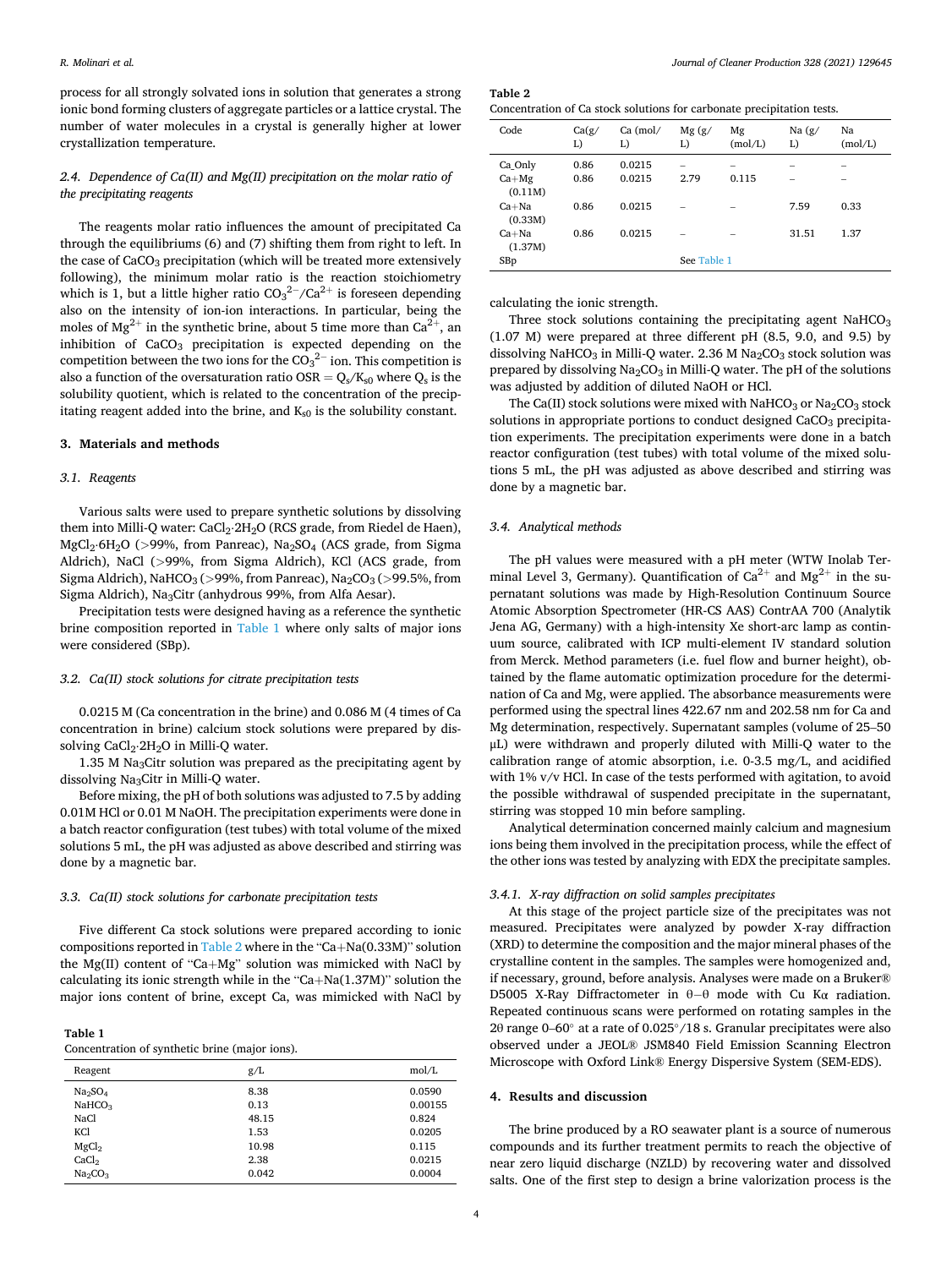<span id="page-4-0"></span>selective Ca and Mg removal/recovery to avoid scaling problems in the successive treatments and to recover valuable minerals. Conventional softening methods, based on direct addition of quicklime (CaO), lime (Ca(OH)<sub>2</sub>), sodium hydroxide (NaOH), soda ash (Na<sub>2</sub>CO<sub>3</sub>) between others, lead to  $Mg^{2+}$  loss by incorporation into calcite. However, it must be considered that the  $CaCO<sub>3</sub>(s)$  mineral phase precipitate could be calcite, aragonite or vaterite or dolomite  $(CaMg(CO<sub>3</sub>)<sub>2</sub>(s))$  depending on the precipitation conditions. According to the Mg/Ca molar ratio (5/1) of the synthetic brine used in this work, it could be expected the precipitation as aragonite where Mg(II) is not incorporated ([Morse et al.,](#page-9-0)  [1997\)](#page-9-0) into the crystal structure due to sizes limitations. Indeed, in par. 2.2 is reported that  $Mg^{2+}$  hydrated radius is 4.76 Å while the Ca<sup>2+</sup> hydrated radius is 2.95 Å. Some authors used precipitation as carbonates to remove  $Ca^{2+}$  from  $Mg^{2+}$  obtaining Ca removal of 94%–96% with a Mg loss *>*60% at 60 ◦C ([Casas et al., 2014\)](#page-9-0) and Ca removal *<*85.4% with a Mg loss *<*6.7% [\(Wang et al., 2020\)](#page-9-0) at 85 ◦C. Following the results on three tested precipitation reagents (Na citrate (Na<sub>3</sub>C<sub>6</sub>H<sub>5</sub>O<sub>7</sub>), Na<sub>2</sub>CO<sub>3</sub> and NaHCO<sub>3</sub>) are presented and discussed.

#### *4.1. Ca(II) precipitation by citrate solutions*

Sodium citrate was tested to precipitate Ca(II) as calcium citrate, which is a possible valuable product from calcium removal. Solutions containing only  $CaCl<sub>2</sub>$  at a concentration of the brine (0.86 g  $Ca/L$ ) and at a concentration 4 times the brine, were tested at 30 and 60  $^{\circ}{\rm C}$  using a molar ratio Cit/Ca = 2 and analysing the Ca(II) content in the supernatant in the time. The corresponding OSR values were  $1.2 \times 10^{10}$  and  $1.2 \times 10^{13}$  for the lowest (21.5 mM) and the highest (86 mM) calcium concentrations, respectively, reported in Fig. 2. From this figure it can be seen that Ca(II) removal from a solution at low concentration (such that of the brine) follows a very slow kinetics even at high temperature (60 °C). Indeed, the higher is the initial Ca<sup>2+</sup> concentration (e. g. 4 times the brine) the higher is  $Q_s$  for a same precipitant concentration meaning, as opposite, the requirement of a lower precipitant concentration to obtain the same precipitation efficiency. This behaviour is particularly important when the citrate ion is used as precipitating reagent because, at high concentration, it reacts with the precipitate forming soluble complex (CaCit<sup>-</sup>) species increasing its solubility (Vavrusova et al., [2017\)](#page-9-0). However, the possibility to further concentrate the brine (e. g., evaporation, nanofiltration, etc.) has not been considered in this work because the focus was only the brine as such.

The measured Ca(II) removal values at 30  $\degree$ C in Fig. 2, once equilibrium was attained (e.g. 30 h for experiments at 21.5 mM (0.88 g Ca/L)



**Fig. 2.** Effect of Ca concentration and temperature on  $Ca<sub>3</sub>Cit<sub>2</sub>(s)$  precipitation (Solutions were 0.0215 M and 0.086 M Ca<sup>2+</sup>, precipitation agent Na<sub>3</sub>Cit, molar ratio Cit/Ca = 2, pH of two solutions adjusted to 7.5 by adding 0.01 M NaOH).

and extrapolated at long time for the experiment at 86 mM (3.52 g Ca/ L), were compared with the predicted values, using the Medusa Numerical Code, shown in [Fig. 3](#page-5-0).

In [Fig. 3](#page-5-0) the experimental values on Ca(II) as  $Ca<sub>3</sub>Cit<sub>2</sub>(s)$  for 86 mM (3.52 gCa/L) of Ca<sup>2+</sup> are well predicted (extrapolating the related curve in Fig. 2 at long time to reach equilibrium) while for 21.5 mM (0.88 gCa/ L) measured values were lower than those predicted by Medusa.

Because of low efficiency and slow precipitation kinetics, other types of precipitants were considered as an alternative to sodium citrate; such as carbonate, oxalate and phosphate. The solubility of the respective Ca and Mg salts was studied using the solubility values reported in [Table 3](#page-5-0). To foresee the possibility to remove maximum Ca with minimum Mg removal, the ratio of the solubility between the respective Mg and Ca salt was considered. As it can be observed, the solubility ratio of Mg/Ca salts of carbonate is significantly higher, thus soluble carbonate salts such as sodium carbonate and sodium bicarbonate were considered as possible precipitating agents.

### *4.2. Ca(II) precipitation as carbonate using sodium carbonate*

Some tests using the  $Ca+Mg(0.11M)$  solution (see [Table 2](#page-3-0)), to which a 2.36 M solution of sodium carbonate was added, were carried out and the results are reported in [Fig. 4.](#page-5-0) It can be observed that the Ca precipitation percentage increases with increasing the molar ratio  $CO<sub>3</sub>/Ca$ till about 98% but Mg precipitation is practically independent from the molar ratio (about 25% for all the ratios). This can be ascribed to the high initial pH of the sodium carbonate solution ( $pH = 12$ ) that induces Mg(OH)<sub>2</sub> precipitation as already described [\(Casas et al., 2014](#page-9-0)), despite the final pH of the solutions were in the range  $9.75 \pm 0.15$ .

Results on Ca(II) removal with  $Na<sub>2</sub>CO<sub>3</sub>$  solutions from [Fig. 4](#page-5-0) were compared with the predictions provided by PHREEQC as shown in [Fig. 5](#page-6-0)  by simulating mixing of solutions volumes.

In [Fig. 5b](#page-6-0)) it can be observed that Ca(II) removal ratios as  $CaCO<sub>3</sub>(s)$  is reproducing very accurately the removal rates described in [Fig. 4,](#page-5-0) and then, for process design purposes, the use of PhreeqC program could be a simple solution to describe the removal of Ca(II). Instead, removal ratios of Mg(II) were not well predicted (about zero in [Fig. 5a](#page-6-0)) versus about 25% in [Fig. 4\)](#page-5-0). This last value can be explained by the formation of Mg  $(OH)<sub>2</sub>(s)$  just at the beginning of the precipitant addition (pH 12) while in the model the reagent mixing foresee already the equilibrium pH. The %Mg precipitation in [Fig. 4](#page-5-0) cannot be justified by the MgCO<sub>3</sub>(s) formation because the substitution of Ca(II) by Mg(II) in the precipitated  $CaCO<sub>3</sub>(s)$ , to form the mineral phase calcite, cannot be foreseen because in the experimental conditions the aragonite is formed as reported by [Morse et al. \(1997\)](#page-9-0). Additionally, analysis of the samples by FSEM-EDAX and by XRD did not detect any mineral phase of Mg and carbonate. Only  $CaCO<sub>3</sub>(s)$  in the form of aragonite was detected.

## *4.3. Ca(II) precipitation as carbonate using sodium hydrogen carbonate*

In the equilibrium  $HCO_3^-/CO_3^{2-}$  reported in eq. [\(5\)](#page-1-0) the hydrogen carbonate ion can be considered a reservoir of carbonate ion by shifting the equilibrium when the carbonate reacts with Ca(II) according to equilibrium (17). The ratio  $\text{[CO}_{3}^{\text{2}-}\text{]} / \text{[HCO}_{3}^{-}\text{]}$  is in the range 0.056–0.56 for a pH range of 9–10, respectively according to the equilibrium constant Ka2. Despite this ratio is low, the shift of the equilibrium promotes a gradual calcium carbonate precipitation without a local excess of carbonate favouring the formation of aragonite and consequently reducing the substitution of Ca (II) by Mg(II) as occurs when calcite is formed and, furthermore, the pH below 10 reduces  $Mg(OH)_2$  precipitation increasing the selectivity factors compared to sodium carbonate addition.

# *4.3.1. Effect of ionic strength (IS) and Mg(II) competition in Ca(II) precipitation*

Because CaCO<sub>3</sub> solubility (or, its precipitation) can be dependent on the  $Mg^{2+}$  presence and other ion-ion interactions through the ionic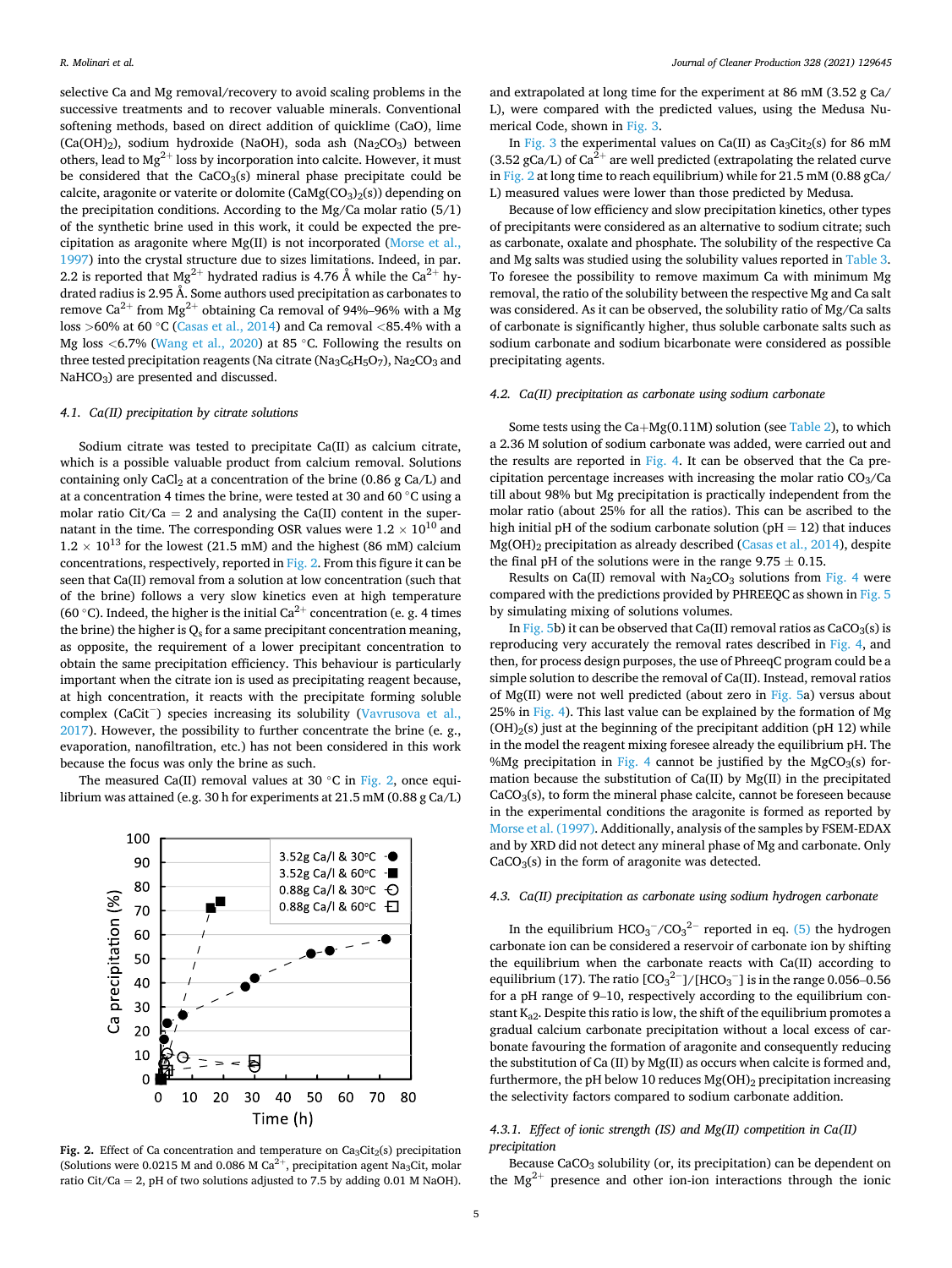<span id="page-5-0"></span>

**Fig. 3.** Molar fraction diagrams for Ca<sup>2+</sup> as function of total sodium citrate in the evaluated range at  $pH = 7.5$  for (a) 21.5 mM and (b) 86 mM Ca<sup>2+</sup> concentration referring to conditions described in [Fig. 2](#page-4-0). Equilibrium diagrams were built by using Medusa Equilibrium Code and equilibrium constants are at 298K.

**Table 3**  Solubility of Ca and Mg carbonate, oxalate and phosphate salts and their solubility ratio.

| 0.00066<br>272<br>CaCO <sub>3</sub> (s)<br>0.18<br>MgCO <sub>3</sub> (s)<br>Carbonate                                                                                                      | Solubility ratio Mg salt/Ca salt |
|--------------------------------------------------------------------------------------------------------------------------------------------------------------------------------------------|----------------------------------|
| 0.038<br>0.00061<br>62<br>CaC <sub>2</sub> O <sub>4</sub> (s)<br>$MgC_2O_4(s)$<br>Oxalate<br>0.00012<br>0.00009<br>0.75<br>Phosphate<br>$Ca_3(PO_4)_2(s)$<br>$Mg_3(PO_4)_2 \cdot 5H_2O(s)$ |                                  |



**Fig. 4.** Precipitation percentage of Ca and Mg by increasing the  $CO<sub>3</sub>/Ca$  molar ratio (Solutions: 0.0215M CaCl<sub>2</sub>, 0.115 M MgCl<sub>2</sub>, 2.36 M Na<sub>2</sub>CO<sub>3</sub>; room temperature (24 °C), pH<sub>eq</sub> 9.75  $\pm$  0.15).

strength (IS) of the solution, some tests with and without  $Mg^{2+}$  presence and at various IS values were carried out at 25 and 60 ◦C. From [Fig. 6](#page-6-0) it can be seen that  $Mg^{2+}$  presence in solution (0.115 M which is the Mg(II) concentration of SB) decreases the Ca precipitation because of competition between Ca and Mg as theoretically described previously in section [2](#page-1-0).

In particular, [Fig. 6](#page-6-0) confirms (at both temperatures) that the lower Ca precipitation ratio was caused by Mg competition and not by its ionic strength (0.33M). Indeed, the precipitation trend for both the Ca+Na (0.33M) solutions, where  $MgCl<sub>2</sub>$  has been substituted by NaCl with the same IS, is very close to the Ca precipitation curve. However, an effect of the IS can be seen only after 3 h showing a lower Ca precipitation ratio. In addition, the Ca(II) precipitation curve for Ca+Na(1.37M) solutions, where NaCl at the same total IS of the SBp has been added to the Ca(II) solution, is practically overlapped with the precipitation curve for

Ca+Na(0.33M) solutions resulting an insignificant effect on Ca precipitation in the IS range 0.33–1.37 M. Therefore, the assumption of considering the SBp as a low concentrated solution (see paragraph 2.) is also confirmed by this negligible effect.

# *4.3.2. Effect of pH on Ca(II) and Mg(II) precipitation in the SB solution*

When NaHCO<sub>3</sub> is used as precipitating reagent, the important role of pH on the  $[CO_3^2^-]/[HCO_3^-]$  ratio must be considered. As reported before, the pH should be between 9 and 10 to obtain a significant  $CO_3^2$ concentration, and, to avoid/reduce  $Mg(OH)_2$  precipitation. For this reason, the experiments were carried out at pH 9 and 9.5. In [Fig. 7](#page-6-0) it can be seen that at 60 ◦C the difference of Ca precipitation between the two pH is more significant than the experiments carried out at room temperature.

This behaviour can be ascribed to the higher reactivity between calcium and carbonate ions (e.g. higher solubility constant log  $K_{s0}$ (60 $\degree$ C)) at elevated temperature and easier loss of water molecules from the coordination shells of the ions to form a contact ion pair by the Eigen mechanism).

Results on Ca(II) precipitation ratio from [Fig. 7](#page-6-0) (as dots) were compared with the predictions (solid lines) provided by PhreeqC shown in [Fig. 8.](#page-7-0) Predicted values were obtained by mixing the two solutions used in the precipitation assays as it is described in the experimental section (e.g. mixing 5 mL of SBp with 0.21 mL of NaHCO<sub>3</sub> at different initial pHs).

PhreeqC predictions were done using Pitzer and llnl data bases and assuming that only aragonite precipitated as it was confirmed by DRX. It was observed that Ca(II) precipitation ratios provided by llnl data base (results presented in [Fig. 8\)](#page-7-0) gave a much better description than the values predicted by the Pitzer data base (data not shown). Differences in the predicted values are associated to the fact that Pitzer data does not consider the aqueous species between Ca(II)/Mg(II) with  $\mathrm{CO_3}^{2-}$  ions (e. g. NaHCO<sub>3(aq)</sub>, MgHCO<sub>3</sub><sup>+</sup>, CaHCO<sub>3</sub><sup>+</sup>, MgCO<sub>3(aq)</sub>, CaCO<sub>3(aq)</sub> and NaCO<sub>3</sub><sup>-</sup>). The higher Ca(II) precipitation predicted values, in comparison with the measured values, are explained by the fact that predictions assume that equilibrium was reached while, in the experiments, values at 6 h are not still equilibrium.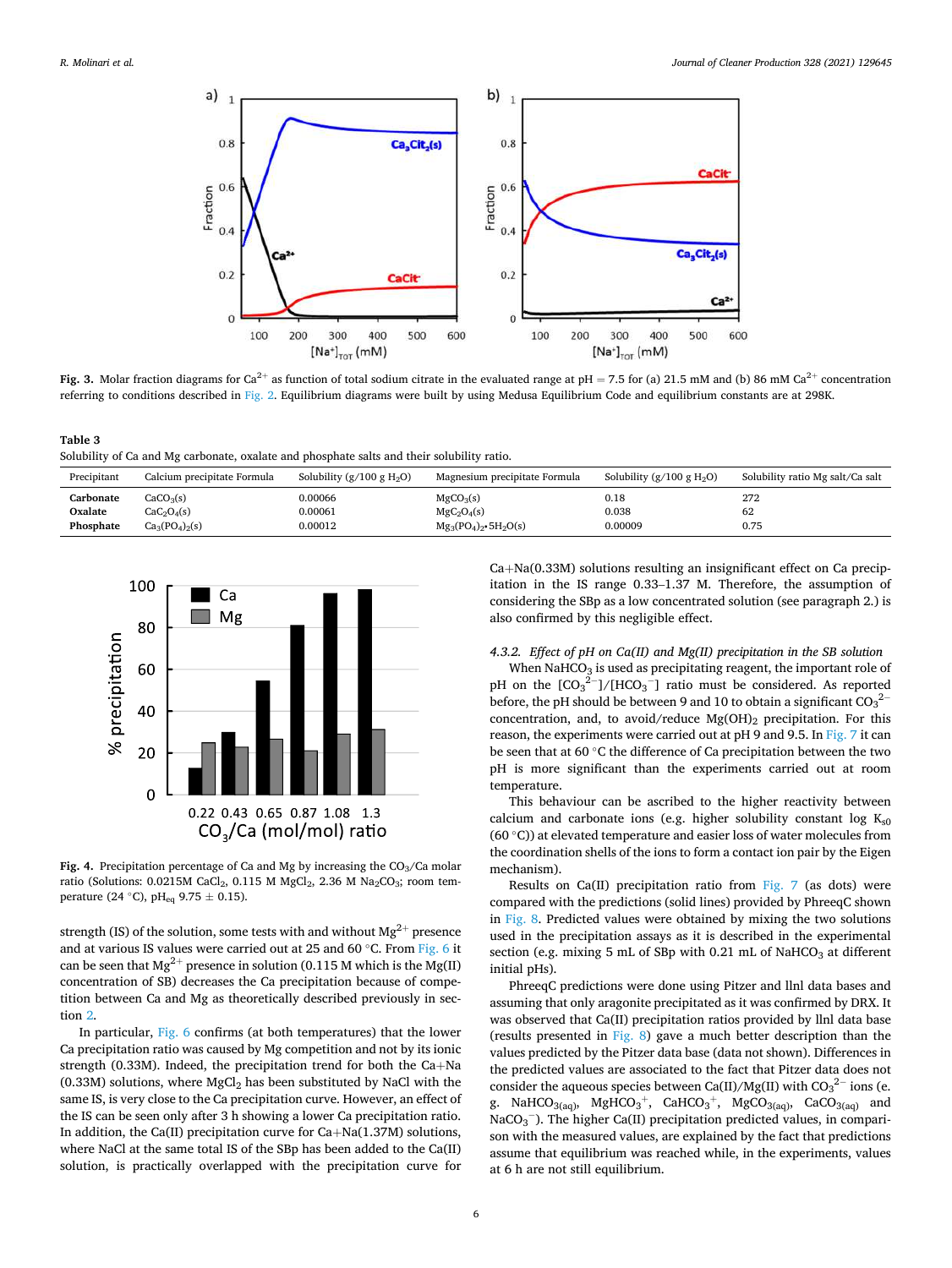<span id="page-6-0"></span>

**Fig. 5.** (a) Precipitation percentage of Ca(II) and Mg(II) and equilibrium pH, as a function of total sodium carbonate, built by using PhreeqC modelling program in the evaluated range in experiments shown in [Fig. 4](#page-5-0); (b) comparison of molar fractions for Ca(II) between model (blue) and experimental values (red). (For interpretation of the references to colour in this figure legend, the reader is referred to the Web version of this article.)



**Fig. 6.** Effect of Mg and ionic strength (IS) on Ca(II) precipitation at (a) room temperature (20 °C) and (b) 60 °C (pH<sub>NaHCO3</sub> = 9.0 and HCO<sub>3</sub> $^-/$ Ca<sup>2+</sup> = 2; Ca: 0.0215 M  $CaCl<sub>2</sub>$ ;  $Ca+Mg(0.11M)$ : 0.0215 M  $CaCl<sub>2</sub> + 0.115$  M  $MgCl<sub>2</sub>$ ;  $Ca+Na(0.33M)$ : 0.0215 M  $CaCl<sub>2</sub> + 0.33$  M NaCl and  $Ca+Na(1.37M)$ : 0.0215M  $CaCl<sub>2</sub> + 1.37$  M NaCl).



**Fig. 7.** Effect of pH and pH variation during Ca and Mg precipitation in SBp solution at a) (left) room temperature (20 °C) and b) (right) 60 °C at HCO<sub>3</sub><sup>−</sup>/Ca<sup>2+</sup> = 2.

4.3.3. *Effect of the molar ratio [CO3* $^{2-}$ *]/[Ca* $^{2+}$ *] on Ca(II) and Mg(II) precipitation in the SB solution* 

The molar ratio  $(R = [CO<sub>3</sub><sup>2–</sup>]/[Ca<sup>2+</sup>]$  of the Ca-CO<sub>3</sub> equilibrium reaction (17) is 1:1. It is well known that increasing the equilibrium concentration of a reagent the reaction shifts to the products according to Le Chatelier principle, so, in [Fig. 9,](#page-7-0) the Ca precipitation increases by increasing R. At 6 h the average solubility quotient  $Q_s$  for all the four R

values is  $(1.66 \pm 0.23) \times 10^{-4}$  that gives an OSR 17000–20000.

Despite this value is still high (but it was higher at time zero), the trend of precipitation reaction curves is approaching a plateau [\(Fig. 9](#page-7-0)). So, it can be considered as a characteristic parameter that includes both the negative effects of Mg competition and ionic strength on Ca precipitation meaning that a significant Ca precipitation is not expected below this value.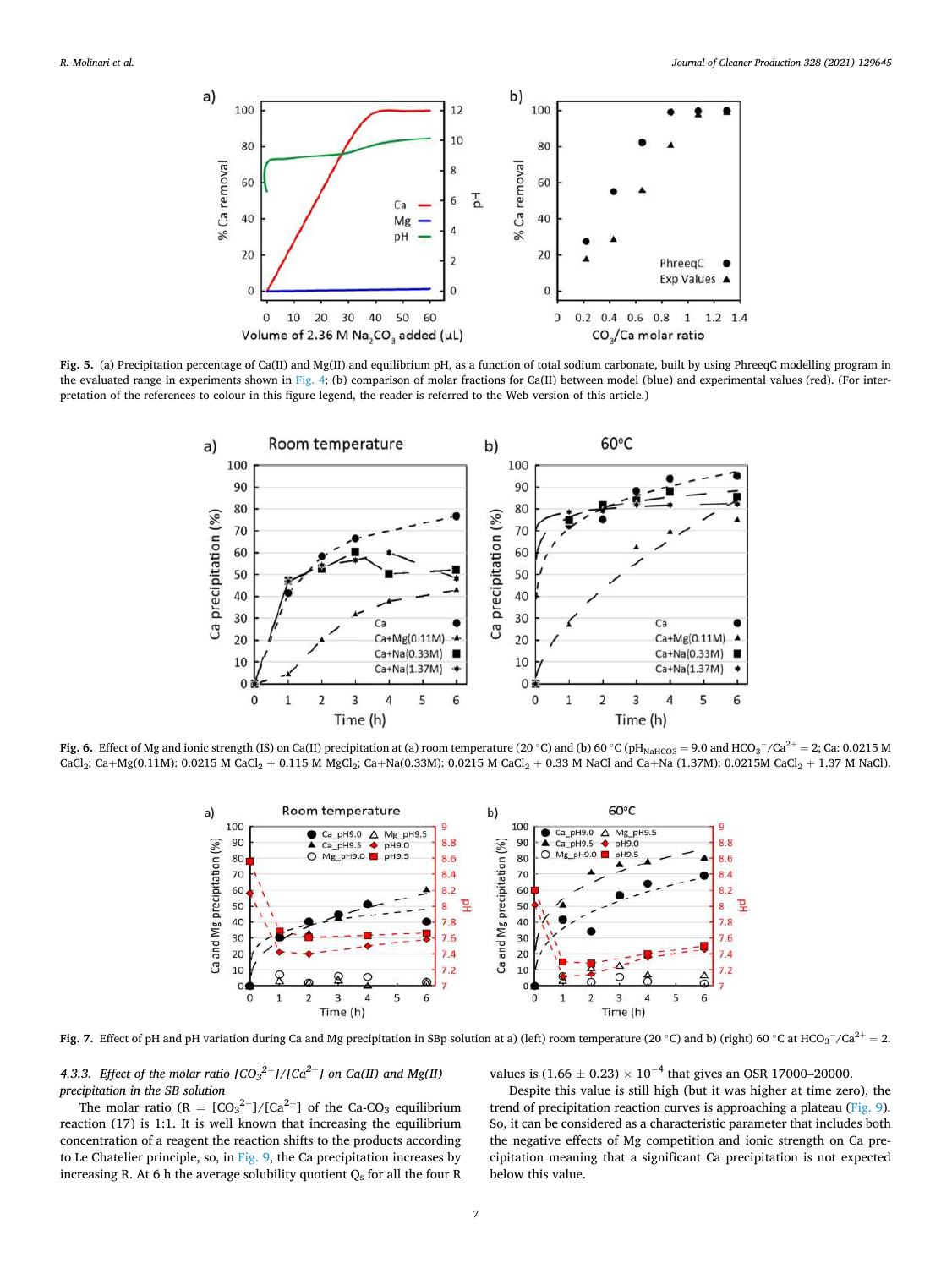<span id="page-7-0"></span>

**Fig. 8.** Comparison of Ca(II) precipitation ratio, as a function of the initial pH, predicted by PHREEQC at 25 ◦C and 60 ◦C (solid lines) using the llnl data base and the values (square and lozenge points) of experimental data shown in [Fig. 7.](#page-6-0) Values of volumes and the initial concentrations of the solutions are described in the experimental section.



**Fig. 9.** Effect of molar ratio R on Ca and Mg precipitation in the SBp solution  $(pH_{NAHCO3} = 9.0, T = 60 °C).$ 

Fig. 9 is also related to the settling curves for Ca and Mg precipitation (expressed as precipitation percentage) showing a general increase of Ca precipitation and a general decrease of Mg precipitation during the aging process in the time. The magnesium behaviour can be interpreted as initial  $MgCO<sub>3(S)</sub>$  nanocrystals co-precipitation that were partially dissolved in the time because of the  $CO<sub>3</sub><sup>2−</sup>$  concentration decrease (reacting it with  $Ca^{2+}$ ).

# *4.3.4. Effect of temperature on Ca(II) and Mg(II) precipitation in the SBp solution*

According to the Eigen mechanism of precipitate formation, a higher kinetics of the  $CaCO<sub>3</sub>$  formation can be expected by increasing temperature because of the easier loss of water molecules from the coordination shells of the ions to form a contact ion pair (ionic bond between Ca<sup>2+</sup> and CO<sub>3</sub><sup>2</sup>). Because a faster kinetics has been observed at 60  $^{\circ}$ C compared to the room temperature, further experiments were conducted

in the range 50–70  $°C$  (Fig. 10).

An increase of 0.5–1% Ca precipitation/◦C has been calculated from these data. So, assuming the same trend is applicable at different temperatures, it can be foreseen, for example, 95 %Ca precipitation in 2 h at 95 ℃. The increase of %Ca precipitation with increasing temperature is justified by the decrease of the constant of the equilibrium (17) with the temperature because of the negative reaction enthalpy (limit  $\Delta H_{sol}$  of  $CaCO<sub>3</sub>(s) = -13.1 \text{ kJ/mol}$ , at 25 °C). This positive effect of temperature agrees with that one obtained by [Choi et al. \(2018\)](#page-9-0) in the case of Ca(II) precipitation as  $CaSO<sub>4</sub>(s)$ . In such case also, the authors attributed this trend to the change in solubility by increasing the temperature.

# *4.3.5. Effect of agitation on Ca(II) precipitation in the SBp solution*

The agitation effect on reaction kinetics at 60 and 70 ◦C has been studied at the molar ratios  $R = 3$  and 4 and the results are summarized in [Fig. 11.](#page-8-0) While the agitation effect is not important at longer time (6 h in this work), showing a %Ca precipitation practically around 90% in all cases, it is an important parameter at short reaction times.

Indeed, in [Fig. 11](#page-8-0), it can be seen about 90 %Ca precipitation in 1 h with a suitable mixing of the suspension. This positive effect of agitation on the formation of the crystals and then on %Ca precipitation agrees with the results of Choi et al.  $(2018)$  on CaSO<sub>4</sub> crystal formation and precipitation. On the basis of their studies they concluded that agitation positively affects the formation and growth of crystals, evidencing that it is controlled by agitation speed. However, it should be considered that nucleation and growth in precipitation systems should be studied by considering how micromixing affects those processes occurring at molecular scale ([Elduayen-Echave et al., 2021](#page-9-0)). On the other side, it must be considered that in absence of external mechanical stirring, the diffusion of the ions in the solution is the main mechanism that tends to standardize the concentrations. However, the diffusion rate is significantly slower than the agitation. The diffusion coefficient (D) could be calculated by eq (18):

$$
D = RT/N \times f = kT/f \tag{18}
$$

where R is the gas constant, N the Avogadro number, k the Boltzmann constant, f the friction coefficient and T the absolute temperature. If the species that diffuses is a sphere, the friction coefficient could be calculated from the Stokes law as described by equation (19):

$$
f = 6\pi\eta r \tag{19}
$$

where η is the medium viscosity and r the radius of the species that diffuses (it is the aqueous ionic radii which is calculated from published



**Fig. 10.** Effect of temperature on Ca and Mg precipitation in the SBp solution  $(pH_{NaHCO3} = 9.0$  and R = 3).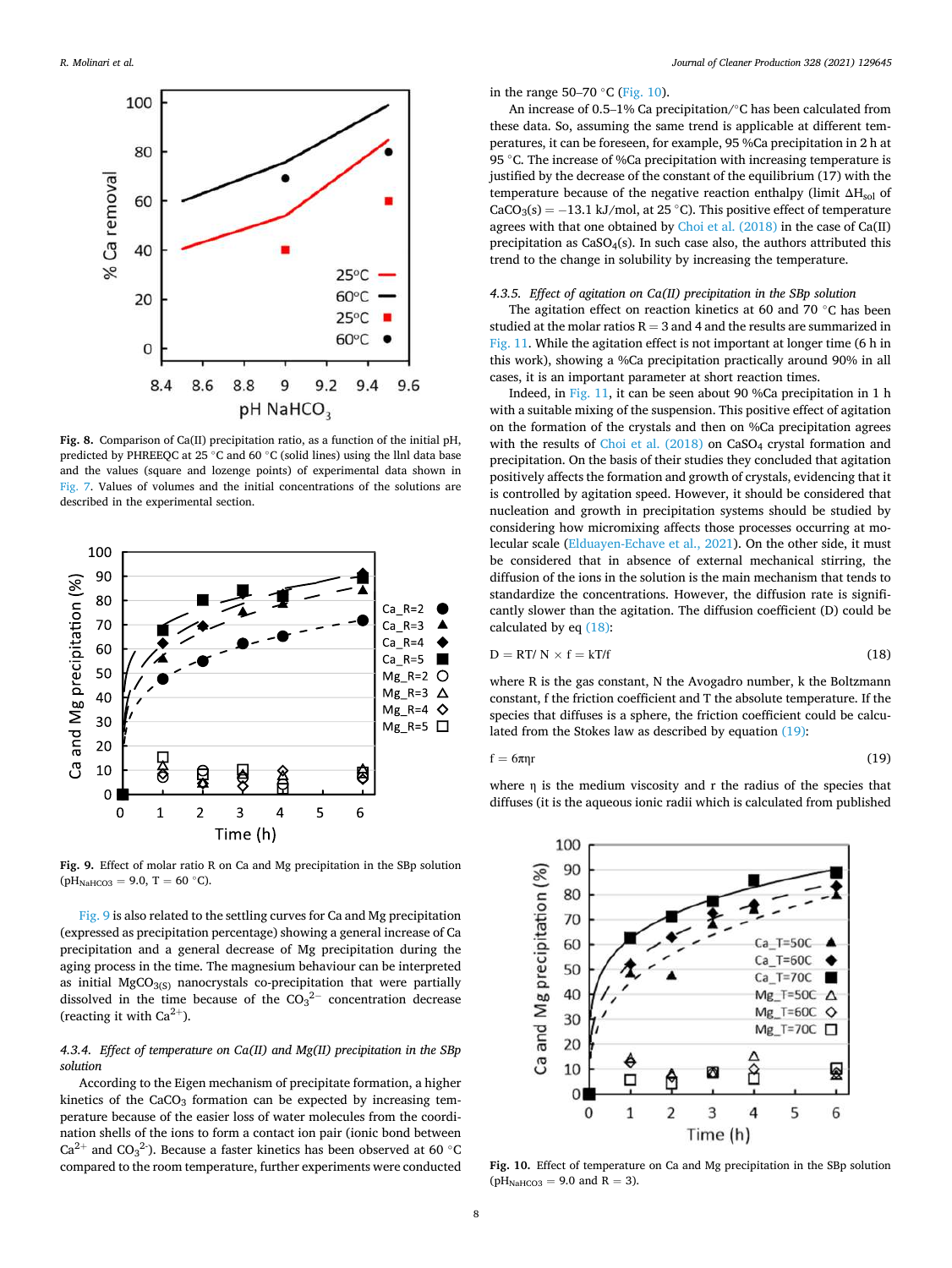<span id="page-8-0"></span>

Fig. 11. Effect of agitation on Ca precipitation in the SBp solution ( $pH_{\text{NaHCO3}} = 9.0$ ).

data of the average distances between the ions and the nearest water molecules, obtained by diffraction and computer simulation methods). Thus, the diffusion coefficient is proportional to temperature and inversely proportional to η and to the ion size r. This means that increase of temperature acts at molecular level promoting ion diffusion. This effect can be alone or in addition to the mechanical stirring, if it is also present.

### *4.3.6. Comparison of Ca(II) removal performance with literature data*

The approach of selective Ca(II) precipitation, studied in the present work, on our knowledge, has been studied only by [Wang et al. \(2020\)](#page-9-0). They obtained comparable results working at a temperature (85  $\degree$ C) higher than the ones we investigated (from room temperature to 70 °C). In Table 4 the main parameters are compared.

Despite the results of Ca and Mg precipitation in the two studies are quite similar, the approach used in the present study, consisting in the use of sodium hydrogen carbonate, permitted the pH control of the precipitation process and operated at a lower temperature. The temperature of the brine after calcium removal (60–70 ◦C) was of interest for planning as subsequent stage a membrane distillation operation as described in the next section.

# *4.4. A possible treatment train for clean production of water and minerals from SWRO desalination brines*

A conceptual approach, able to use the results of the present work, is schematized in [Fig. 12](#page-9-0).

The brine discharged by the RO plant is heated to 60–70 ◦C (using solar collectors to make it more attractive from a sustainable point of view) and, after Ca removal by the precipitation at controlled pH, it is sent to a membrane distillation (MD) unit by taking advantage of the stream at high temperature. It is known that water flux of the membrane distillation process is significantly reduced by inorganic scaling mainly

# **Table 4**  Comparison of parameters used by Wang et al. and this work.

| Parameters                | Wang et al. (2020) | This work |             |
|---------------------------|--------------------|-----------|-------------|
|                           | Carbonate          | Carbonate | Bicarbonate |
| Temperature $(^{\circ}C)$ | 85                 | $RT^*$    | 70          |
| Stirring rate (RPM)       | 200                |           | yes         |
| Reaction time (h)         | 0.67               | $1 - 6$   |             |
| $Na_2CO_3/Ca^{2+}$        |                    | 1.2       |             |
| $HCO3/Ca2+$               |                    |           | 4           |
| %Ca precipitation         | 85                 | 98        | 91          |
| %Mg precipitation         | 7                  | 33        | 7           |

• **RT: Room temperature.** 

caused by calcium-based compounds which crystals are deposited on the membrane surface. Although the concentration of feed solution does not reach the super saturation, these crystals act as nuclei, resulting in the easy growth of crystals becoming an obstacle in improving the water recovery ratio. The calcium precipitation from reverse osmosis seawater desalination brines, before feeding to the membrane distillation process, studied in the present work, can overcome/reduce this scaling problem. Consequently, the brine valorization process can be improved by improving the operational and economic efficiency of membrane distillation. From the MD unit, water recovery and a concentrate mixture of the various elements, initially present in the seawater at very low concentration, are obtained. The very concentrated salts media can be further processed for recovering the components (as for example Mg (II) mineral which is the main component of this stream) together with NaCl.

## **5. Conclusions**

To design clean processes, a deep understanding of the fundamentals of the involved chemical processes is required. In the present work, the study of the chemical aspects of calcium removal from a synthetic brine (SBp), simulating the average brine obtained from reverse osmosis plants, has been strictly coupled between theory and experiments. The chemical basis of the precipitation processes and ion-ion interactions based on the effective ion surface density (e.g. Slater rule), ion hydration, Eigen association process of the precipitation reaction permitted a clear understanding of the experimental results. In particular, the calculation of the effective ion surface density (EISD) showed that the  $Ca^{2+}$  ion is 2.6 times more reactive than  $Mg^{2+}$  but, from the experiments, it has also been shown that competition between  $Mg^{2+}$  and  $Ca^{2+}$ ions with the carbonate ion hinder the  $Ca^{2+}$  precipitation as carbonate. For the three different precipitation reagents tested (Na<sub>3</sub>C<sub>6</sub>H<sub>5</sub>O<sub>7</sub>,  $Na<sub>2</sub>CO<sub>3</sub>$  and NaHCO<sub>3</sub>) it has been observed that: i) Ca precipitation as citrate is partial as even in excess of citrate anion the formation of a strong complex CaCit<sup>−</sup> hinders the precipitation of Ca in the SBp, ii) for sodium carbonate, because of the high initial pH, a significant  $Mg(OH)_2$ precipitation is obtained, while iii) use of sodium hydrogen carbonate, because of the pH control below that of magnesium hydroxide precipitation, reduces Mg loss in the precipitated  $CaCO<sub>3</sub>(s)$ . The chemical speciation of Ca and Mg precipitation, by using geochemical numerical codes (e.g. Medusa, PHREEQC) showed good agreement of predicted values with the experimental results.

At pH 9.0, temperature of 60–70 °C, molar ratio  $\mathrm{HCO_3}^-/\mathrm{Ca}=3,$  a Ca removal efficiency greater than 90% with a Mg loss below 7% were obtained. These results are of potential interest to design a NZLD process for brine valorisation treatment.